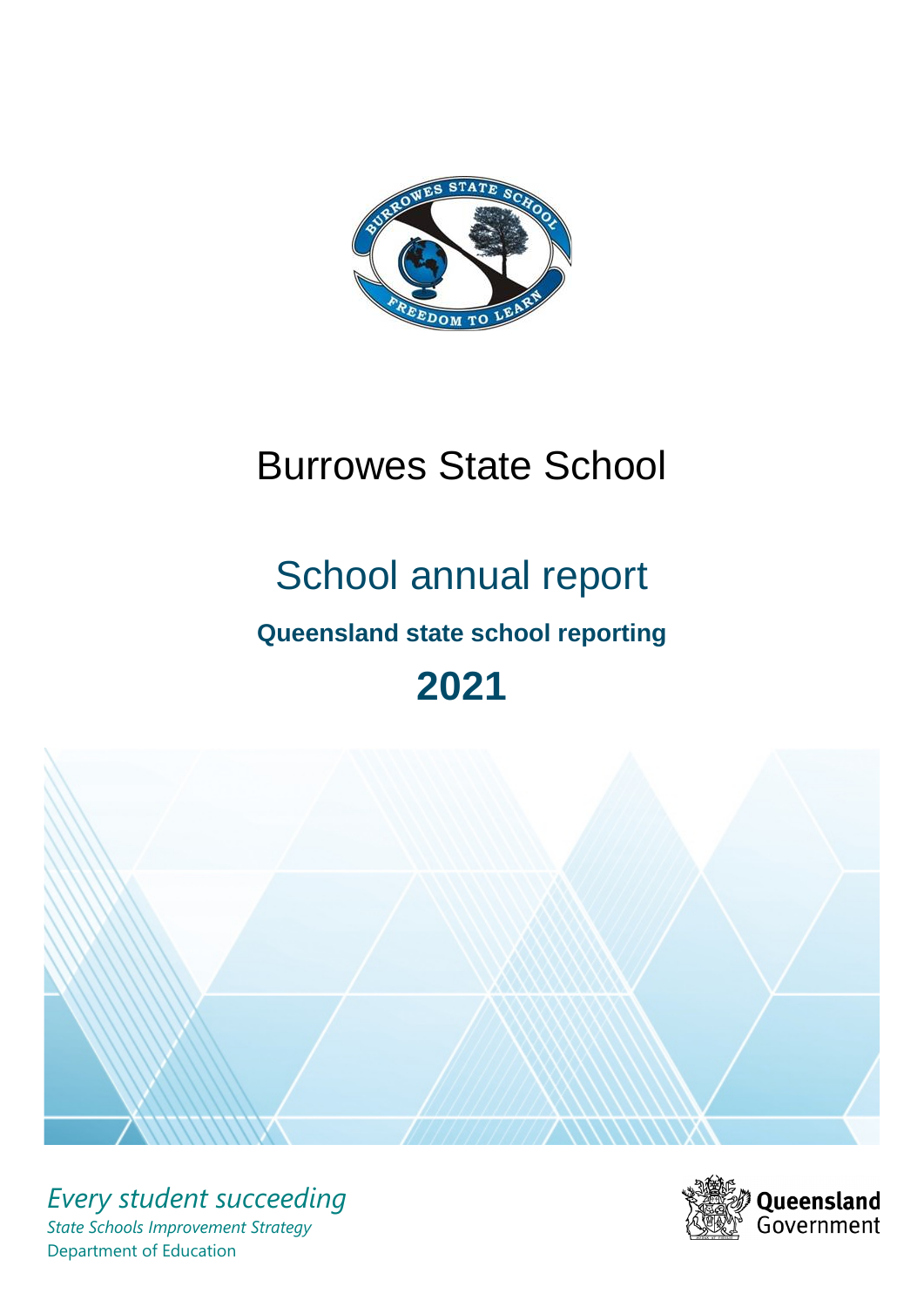**OFFICIAL – Public** Published as information source only. Public information used to create this report may not appear in this format in the public domain Please refer to disclaimer information.

#### **Contact details**

| <b>Postal Address</b> | Third Avenue Marsden 4132      |
|-----------------------|--------------------------------|
| <b>Phone</b>          | (07) 3802 3333                 |
| Fax                   | (07) 3803 4898                 |
| <b>Email</b>          | principal@burrowesss.eq.edu.au |
| Website               | https://burrowesss.eq.edu.au   |

#### **Disclaimer**

The materials presented in this report are distributed by the Department of Education (the department) as an information source only.

The information and data in this report is subject to change without notice.<br>The department makes no statements, representations, or warranties about the accuracy or completeness of, and you should not rely on, any informa report. The department disclaim all responsibility and all liability (including without limitation, liability in negligence) for all expenses, losses, damages and costs you might incur as a

result of the information in this report being inaccurate or incomplete in any way, and for any reason. Despite our best efforts, the department makes no warranties that the information in this report is free of infection by computer viruses or other contamination.

2021 School annual report Burrowes State School 1 and 1 and 1 and 1 and 1 and 1 and 1 and 1 and 1 and 1 and 1 and 1 and 1 and 1 and 1 and 1 and 1 and 1 and 1 and 1 and 1 and 1 and 1 and 1 and 1 and 1 and 1 and 1 and 1 and 1 and 1 and 1 and 1 and 1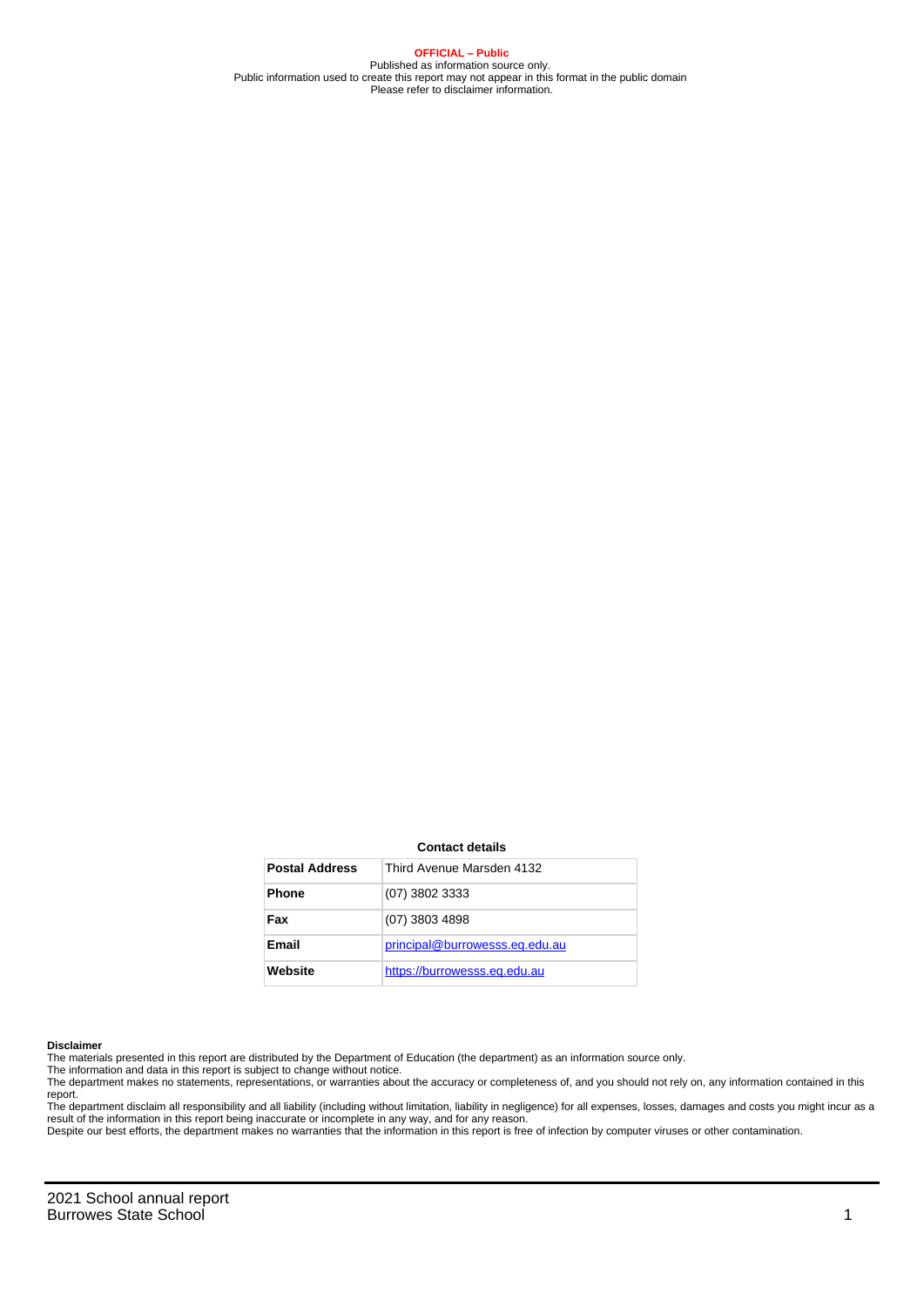| School context                   |                                                                                                                                                                                              |
|----------------------------------|----------------------------------------------------------------------------------------------------------------------------------------------------------------------------------------------|
| Coeducational or single sex      | Coeducational                                                                                                                                                                                |
| <b>Independent Public School</b> | No.                                                                                                                                                                                          |
| Year levels offered in 2021      | Prep Year - Year 6                                                                                                                                                                           |
| Webpages                         | Additional information about Queensland state schools is located on the:<br>My School website<br>Queensland Government data website<br>Queensland Government schools directory website.<br>٠ |

# **Characteristics of the student body**

### **Student enrolments**

#### **Table 1: Student enrolments by year level**

|                   |      | <b>February</b> |      |      | <b>August</b> |      |
|-------------------|------|-----------------|------|------|---------------|------|
| <b>Year Level</b> | 2019 | 2020            | 2021 | 2019 | 2020          | 2021 |
| <b>Prep Year</b>  | 112  | 105             | 107  | 116  | 102           | 110  |
| Year 1            | 118  | 117             | 100  | 117  | 113           | 101  |
| Year 2            | 94   | 118             | 127  | 100  | 115           | 123  |
| Year <sub>3</sub> | 95   | 98              | 115  | 93   | 98            | 114  |
| Year 4            | 109  | 86              | 94   | 104  | 87            | 92   |
| Year 5            | 119  | 99              | 91   | 124  | 102           | 88   |
| Year <sub>6</sub> | 124  | 126             | 97   | 121  | 127           | 93   |
| <b>Total</b>      | 771  | 749             | 731  | 775  | 744           | 721  |

Notes

1. Student counts include headcount of all full- and part-time students at the school.

### **Average class sizes**

#### **Table 2: Average class size information for each phase of schooling**

| <b>Year Levels</b> | 2019 | 2020 | 2021 |
|--------------------|------|------|------|
| Prep – Year 3      | 24   | つつ   | 24   |
| Year 4 – Year 6    | 27   | 25.  | 25   |

Notes

1. Classes are measured against the target of 25 students per teacher in Prep to Year 3 and Years 11 to 12, and target of 28 students per teacher in Years 4 to 10. Where composite classes exist across cohorts (e.g. Year 3/4) the class size targets would be the lower cohort target.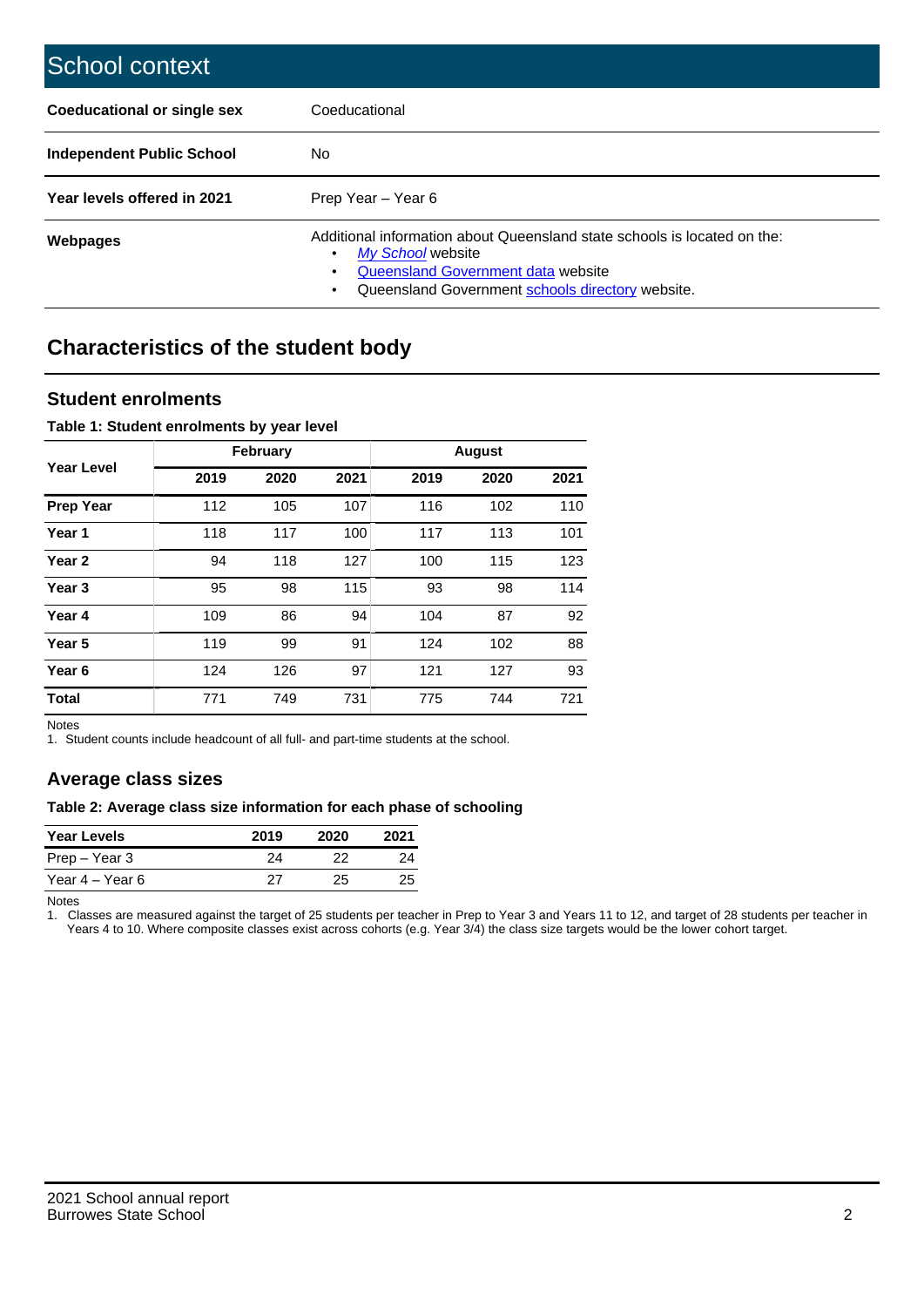## **Respectful relationships education**

To support students' learning, health and wellbeing all state schools are required to implement respectful relationships education through the Prep to Year 10 Australian Curriculum: Health and Physical Education and/or through school pastoral care programs across Prep to Year 12.

### **Parent, student and staff satisfaction**

Tables 3–5 show selected items from the Parent/Caregiver, Student and Staff School Opinion Surveys. In response to the COVID-19 health emergency, the annual school opinion surveys of students, teachers and staff were not administered in 2020. A new time series started in 2021 and data from this collection is not considered directly comparable with earlier collections due to significant methodology changes.

For state level information go to the **[School Opinion Survey](https://qed.qld.gov.au/publications/reports/statistics/schooling/schools/schoolopinionsurvey) webpage**.

#### **Table 3: Parent/Caregiver Survey**

| Percentage of parents/caregivers who agree <sup>1</sup> that:                                               | 2019  | 2020 | 2021  |
|-------------------------------------------------------------------------------------------------------------|-------|------|-------|
| This is a good school.                                                                                      | 88.5% |      | 93.3% |
| My child likes being at this school. <sup>2</sup>                                                           | 86.5% |      | 92.2% |
| My child feels safe at this school. <sup>2</sup>                                                            | 92.3% |      | 90.4% |
| My child's learning needs are being met at this school. <sup>2</sup>                                        | 90.2% |      | 83.5% |
| My child is making good progress at this school. <sup>2</sup>                                               | 92.3% |      | 88.8% |
| Teachers at this school expect my child to do his or her best. <sup>2</sup>                                 | 94.2% |      | 96.6% |
| Teachers at this school provide my child with useful feedback about his or her school<br>work. <sup>2</sup> | 88.2% |      | 90.6% |
| Teachers at this school motivate my child to learn. <sup>2</sup>                                            | 90.4% |      | 92.0% |
| Teachers at this school treat students fairly. <sup>2</sup>                                                 | 83.3% |      | 95.7% |
| I can talk to my child's teachers about my concerns. <sup>2</sup>                                           | 94.1% |      | 94.5% |
| This school works with me to support my child's learning. <sup>2</sup>                                      | 91.8% |      | 88.9% |
| This school takes parents' opinions seriously. <sup>2</sup>                                                 | 85.1% |      | 84.3% |
| Student behaviour is well managed at this school. <sup>2</sup>                                              | 71.2% |      | 75.3% |
| This school looks for ways to improve. <sup>2</sup>                                                         | 81.3% |      | 92.0% |
| This school is well maintained. <sup>2</sup>                                                                | 90.2% |      | 96.5% |

Notes

1. Agree represents the percentage of respondents who Somewhat Agree, Agree or Strongly Agree with the statement.

2. Nationally agreed parents/caregiver items.

3. DW = Data withheld to ensure confidentiality.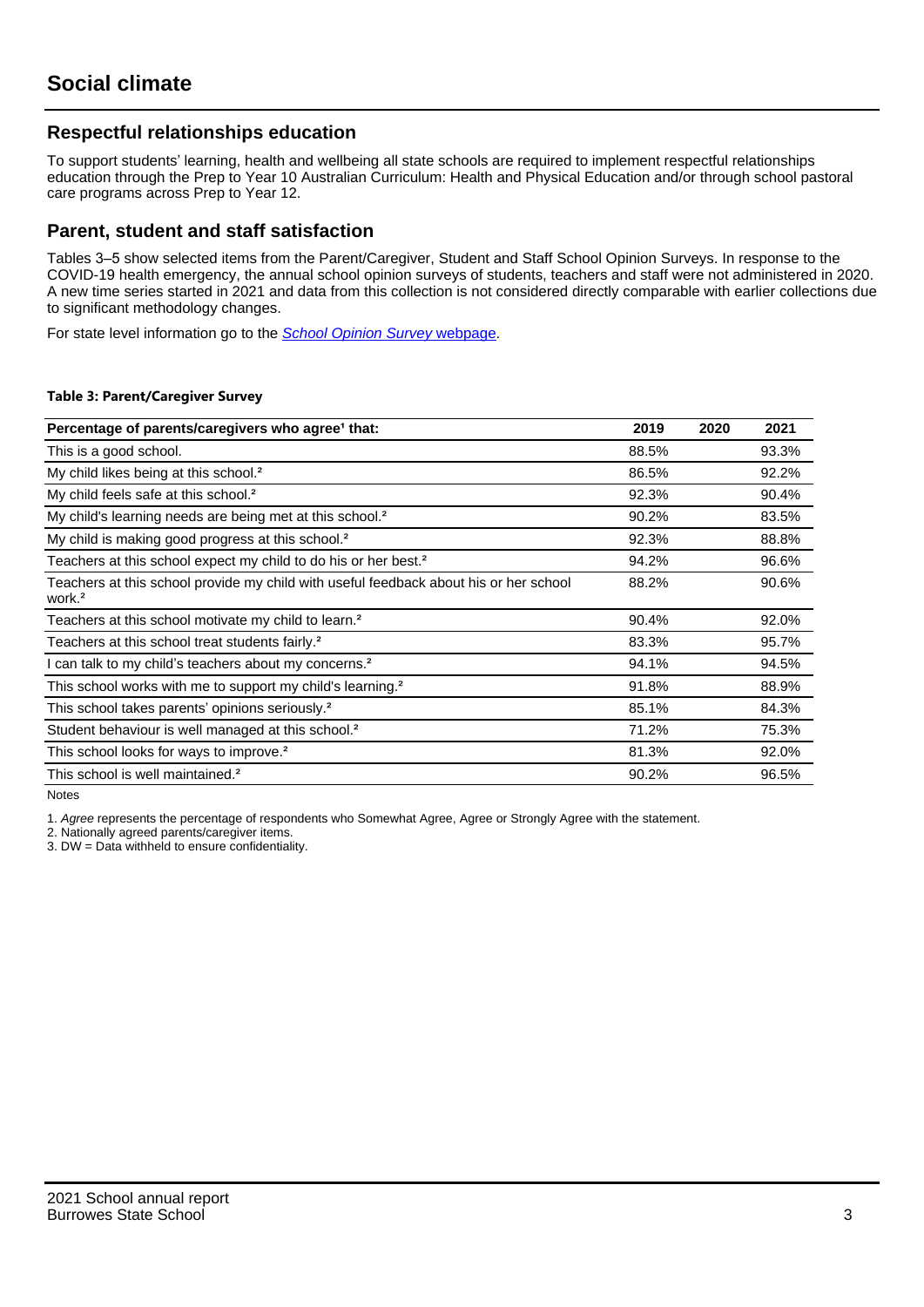#### **Table 4: Student Survey**

| Percentage of students who agree <sup>1</sup> that:                            | 2019  | 2020 | 2021  |
|--------------------------------------------------------------------------------|-------|------|-------|
| I like being at my school. <sup>2</sup>                                        | 91.7% |      | 80.0% |
| I feel safe at my school. <sup>2</sup>                                         | 83.8% |      | 86.9% |
| My teachers motivate me to learn. <sup>2</sup>                                 | 96.3% |      | 95.9% |
| My teachers expect me to do my best. <sup>2</sup>                              | 98.1% |      | 98.6% |
| My teachers provide me with useful feedback about my school work. <sup>2</sup> | 92.4% |      | 89.9% |
| Teachers at my school treat students fairly. <sup>2</sup>                      | 87.7% |      | 81.4% |
| I can talk to my teachers about my concerns. <sup>2</sup>                      | 86.1% |      | 83.8% |
| My school takes students' opinions seriously. <sup>2</sup>                     | 89.4% |      | 77.9% |
| Student behaviour is well managed at my school. <sup>2</sup>                   | 86.8% |      | 66.0% |
| My school looks for ways to improve. <sup>2</sup>                              | 98.1% |      | 95.2% |
| My school is well maintained. <sup>2</sup>                                     | 91.5% |      | 85.7% |
| My school gives me opportunities to do interesting things. <sup>2</sup>        | 92.5% |      | 91.9% |

Notes

1. Agree represents the percentage of respondents who Somewhat Agree, Agree or Strongly Agree with the statement.

2. Nationally agreed student items.

3. DW = Data withheld to ensure confidentiality.

#### **Table 5: Staff Survey**

| Percentage of staff who agree <sup>1</sup> that:                                                            | 2019   | 2020 | 2021  |
|-------------------------------------------------------------------------------------------------------------|--------|------|-------|
| I feel confident embedding Aboriginal and Torres Strait Islander perspectives across the<br>learning areas. | 78.9%  |      | 78.9% |
| I enjoy working at this school. <sup>2</sup>                                                                | 96.8%  |      | 87.9% |
| I feel this school is a safe place in which to work. <sup>2</sup>                                           | 87.3%  |      | 79.3% |
| I receive useful feedback about my work at this school. <sup>2</sup>                                        | 91.9%  |      | 67.2% |
| Students are encouraged to do their best at this school. <sup>2</sup>                                       | 100.0% |      | 96.6% |
| Students are treated fairly at this school. <sup>2</sup>                                                    | 96.8%  |      | 72.9% |
| Student behaviour is well managed at this school. <sup>2</sup>                                              | 84.1%  |      | 59.3% |
| Staff are well supported at this school. <sup>2</sup>                                                       | 92.1%  |      | 57.6% |
| This school takes staff opinions seriously. <sup>2</sup>                                                    | 90.2%  |      | 61.4% |
| This school looks for ways to improve. <sup>2</sup>                                                         | 100.0% |      | 81.0% |
| This school is well maintained. <sup>2</sup>                                                                | 90.3%  |      | 88.1% |
| This school gives me opportunities to do interesting things. <sup>2</sup>                                   | 82.5%  |      | 62.7% |

Notes

1. Agree represents the percentage of respondents who Somewhat Agree, Agree or Strongly Agree with the statement.

2. Nationally agreed staff items.

3. DW = Data withheld to ensure confidentiality.

## **Description of how this school manages non-attendance**

Queensland state schools manage non-attendance in line with the Queensland Department of Education procedures: [Managing Student Absences and Enforcing Enrolment and Attendance at State Schools](https://ppr.qed.qld.gov.au/pp/managing-student-absences-and-enforcing-enrolment-and-attendance-at-state-schools-procedure); and [Roll Marking in State Schools,](https://ppr.qed.qld.gov.au/pp/roll-marking-in-state-schools-procedure) which outline processes for managing and recording student attendance and absenteeism.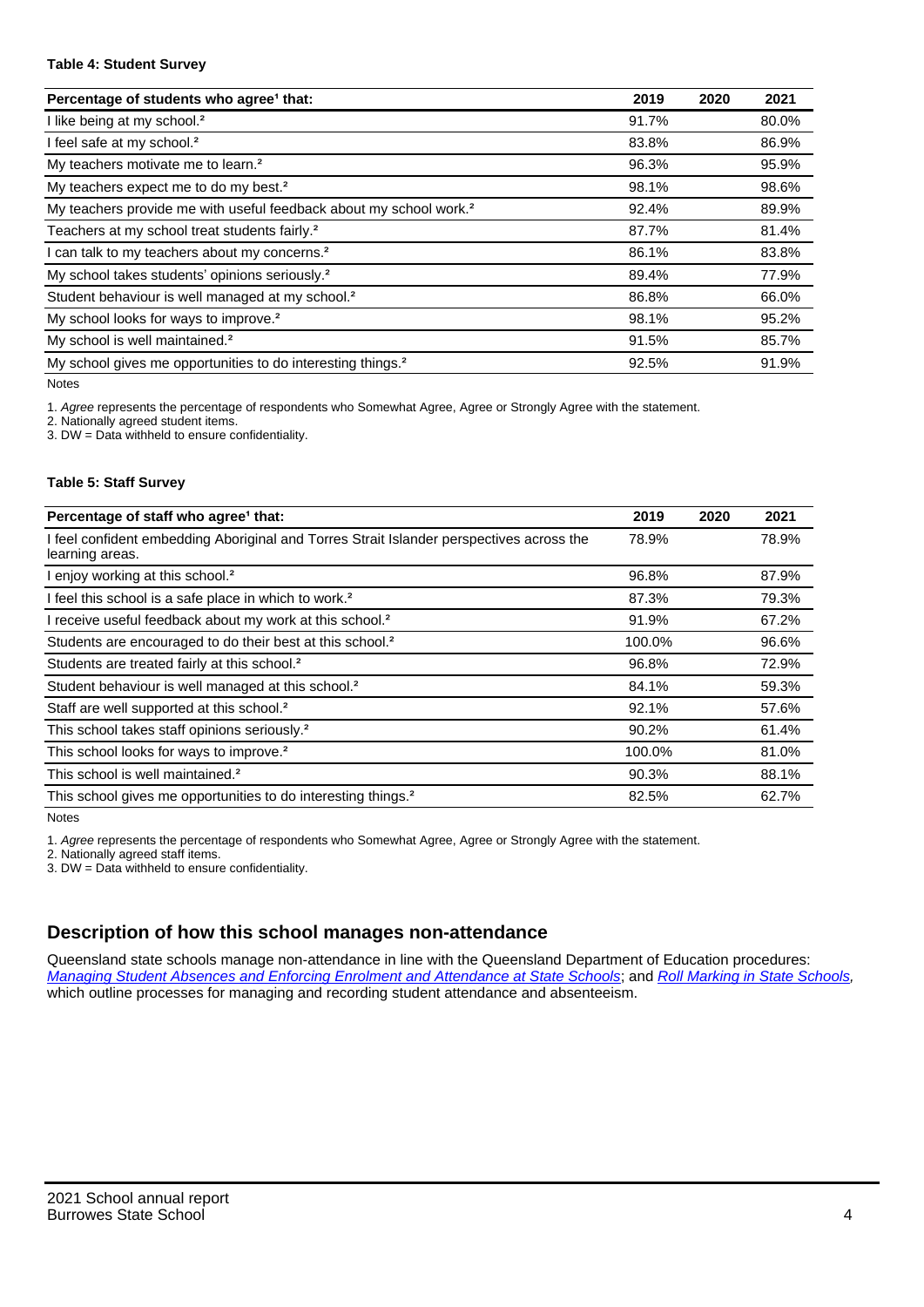## **School disciplinary absences**

#### **Table 6: Count of school disciplinary absences at this school**

| Type of school disciplinary absence | 2019 | 2020 | 2021           |
|-------------------------------------|------|------|----------------|
| Short suspension                    | 372  | 255  | 235            |
| Long suspension                     | 3    |      |                |
| Exclusion                           | 0    |      | $\overline{2}$ |
| Total                               | 375  | 259  | 238            |

Notes

1. School disciplinary absence (SDA) data is a total of short suspensions (1–10 days), long suspensions (11–20 days), exclusions and cancellations. 2. The number of SDAs is not the number of students who received an SDA as one student may be suspended several times in a school year. Each time a student is suspended it is recorded as an additional SDA. The data does not reflect the outcomes of appeal decisions.

3. 2020 data was impacted by the COVID-19 health emergency. There were significantly fewer SDAs during the home-based learning period (the first five weeks of Term 2) compared to other years.

# **School funding**

## **School income broken down by funding source**

School income, reported by financial year accounting cycle using standardised national methodologies and broken down by funding source is available via the  $My$  School website.

#### **How to access our income details**

- 1. Click on the My School link <http://www.myschool.edu.au/>.
- 2. Enter the school name or suburb of the school you wish to search.

|--|

3. Click on View School Profile to access the school's profile.



4. Click on Finances and select the appropriate year to view school financial information.

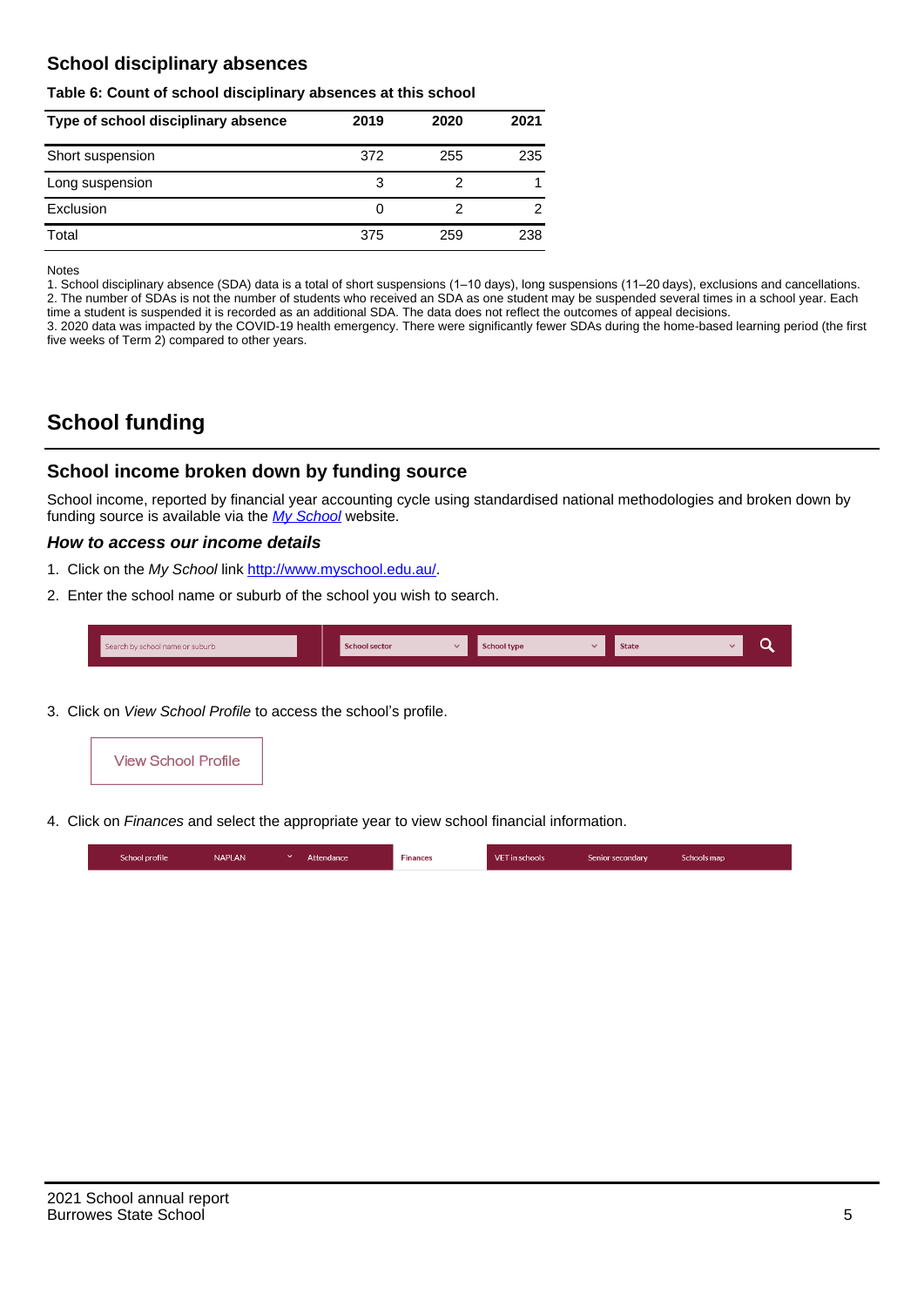# **Teacher standards and qualifications**

The Teacher registration eligibility requirements: Policy (p.1) states:

To be eligible for registration, a person must satisfy the Queensland College of Teachers (QCT) that they meet requirements regarding qualification and experience, or have otherwise met the requirements of the Australian Professional Standards for Teachers (APST). A person must also satisfy the QCT that they are suitable to teach and meet English language proficiency requirements. All these requirements are specified in the Act and the Education (Queensland College of Teachers) Regulation 2005 (the Regulation).

The qualifications required for teacher registration are successful completion of either -

- (a) a four-year initial teacher education program including teacher education studies of at least one year (e.g. a Bachelor of Education, or a double Bachelor degree in Science and Teaching) or
- (b) a one-year graduate initial teacher education program following a degree (e.g. a one-year Graduate Diploma of Education (Secondary) after a three-year Bachelor degree) or
- (c) another course of teacher education that the QCT is reasonably satisfied is the equivalent of (a) or (b). These are considered on a case-by-case basis.

For more information, please refer to the following link:

• <https://www.qct.edu.au/registration/qualifications>

# **Workforce composition**

## **Staff composition, including Indigenous staff**

#### **Table 7: Workforce composition for this school**

|                    | <b>Teaching staff</b> |      | Non-teaching staff |      |      | Indigenous staff |      |      |      |
|--------------------|-----------------------|------|--------------------|------|------|------------------|------|------|------|
| <b>Description</b> | 2019                  | 2020 | 2021               | 2019 | 2020 | 2021             | 2019 | 2020 | 2021 |
| Headcount          | 58                    | 59   | 58                 | 35   | 32   | 30               | <5   | <5   |      |
| <b>FTF</b>         | 54                    | 56   | 54                 | 25   | 22   |                  | <5   | ה>   |      |

Notes

1. Teaching staff includes school leaders.

2. Indigenous refers to Aboriginal and Torres Strait Islander people of Australia.

3. FTE = full-time equivalent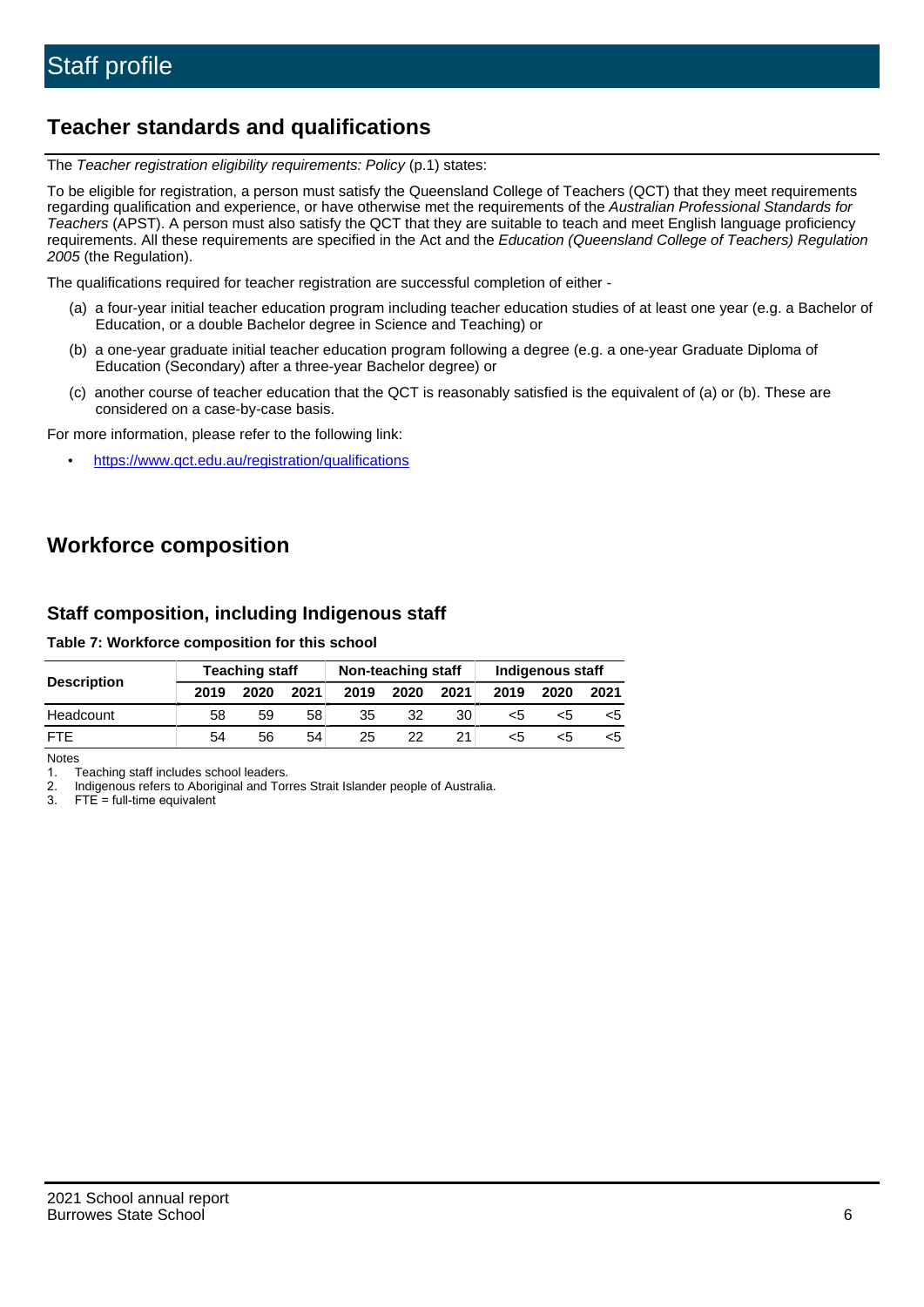# **Key student outcomes**

## **Student attendance**

Tables 8–9 show attendance rates at this school as percentages. In 2020, the COVID-19 health emergency affected student attendance in Queensland Government schools. Comparisons between 2020 and other years' attendance data should not be made.

#### **Table 8: Overall student attendance at this school**

| <b>Description</b>                                  | 2019 | 2020 | 2021 |
|-----------------------------------------------------|------|------|------|
| Overall attendance rate for students at this school | 91%  | 88%  | 88%  |

Notes

1. The attendance rate is the full- and part-time days attended as a percentage of enrolled school days.

2. Full-time students only.

#### **Table 9: Student attendance rates for each year level at this school**

| <b>Year Level</b> | 2019 | 2020 | 2021 |
|-------------------|------|------|------|
| Prep Year         | 90%  | 88%  | 86%  |
| Year <sub>1</sub> | 92%  | 87%  | 88%  |
| Year 2            | 89%  | 89%  | 88%  |
| Year 3            | 90%  | 87%  | 90%  |
| Year 4            | 90%  | 88%  | 88%  |
| Year 5            | 92%  | 87%  | 89%  |
| Year <sub>6</sub> | 91%  | 91%  | 89%  |

Notes

1. The attendance rate is the full- and part-time days attended as a percentage of enrolled school days.

2. Full-time students only.

3. DW = Data withheld to ensure confidentiality